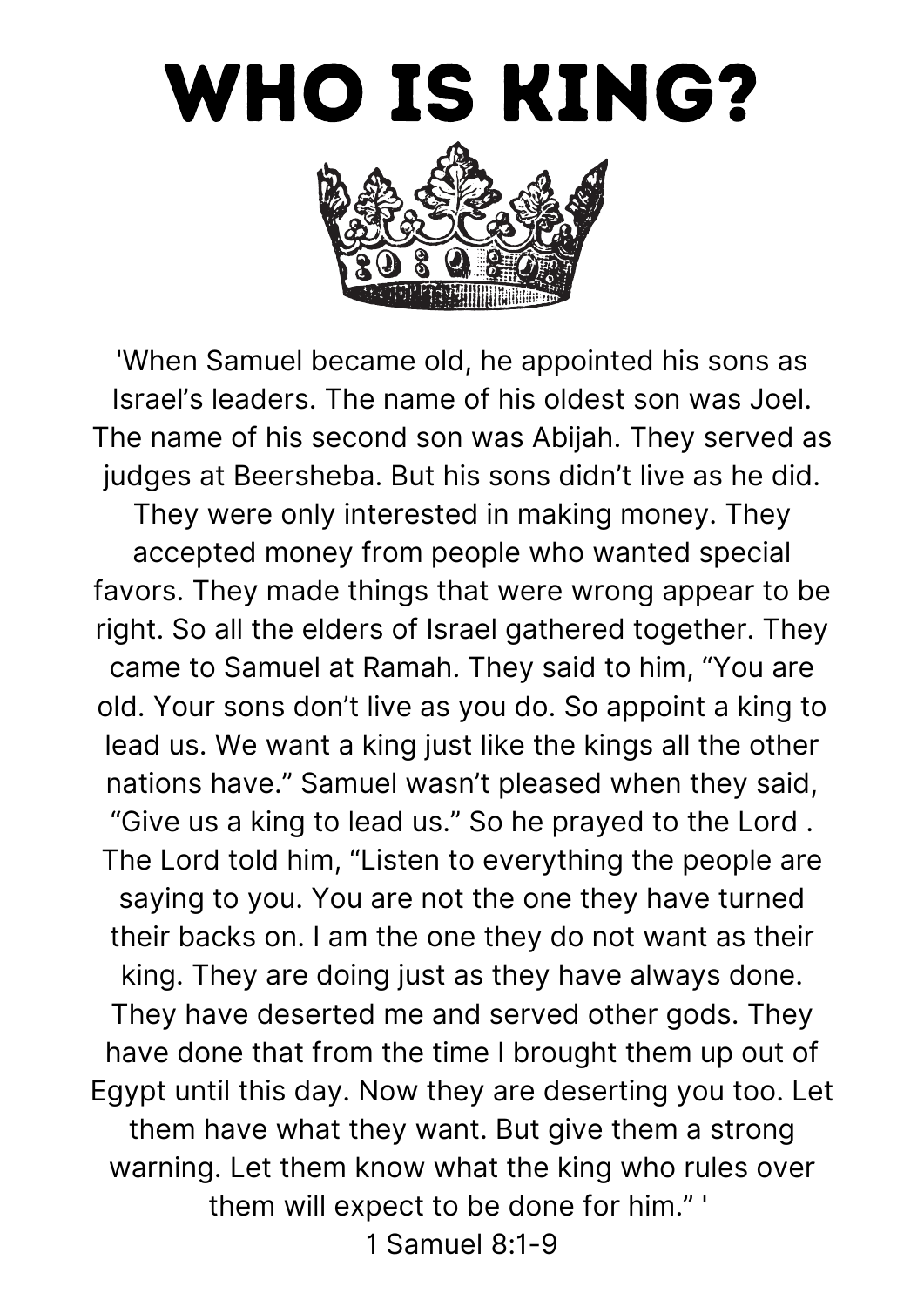'Samuel told the people who were asking him for a king everything the Lord had said. Samuel told them, "Here's what the king who rules over you will expect to be done for him. He will take your sons. He'll make them serve with his chariots and horses. They will run in front of his chariots. He'll choose some of your sons to be commanders of thousands of men. Some will be commanders of fifties. Others will have to plow his fields and gather his crops. Still others will have to make weapons of war and parts for his chariots. He'll also take your daughters. Some will have to make perfume. Others will be forced to cook and bake. He will take away your best fields and vineyards and olive groves. He'll give them to his attendants. He will take a tenth of your grain and a tenth of your grapes. He'll give it to his officials and attendants. He will also take your male and female servants. He'll take your best cattle and donkeys. He'll use all of them any way he wants to. He will take a tenth of your sheep and goats. You yourselves will become his slaves. When that time comes, you will cry out for help because of the king you have chosen. But the Lord won't answer you at that time." '

1 Samuel 8:10-18